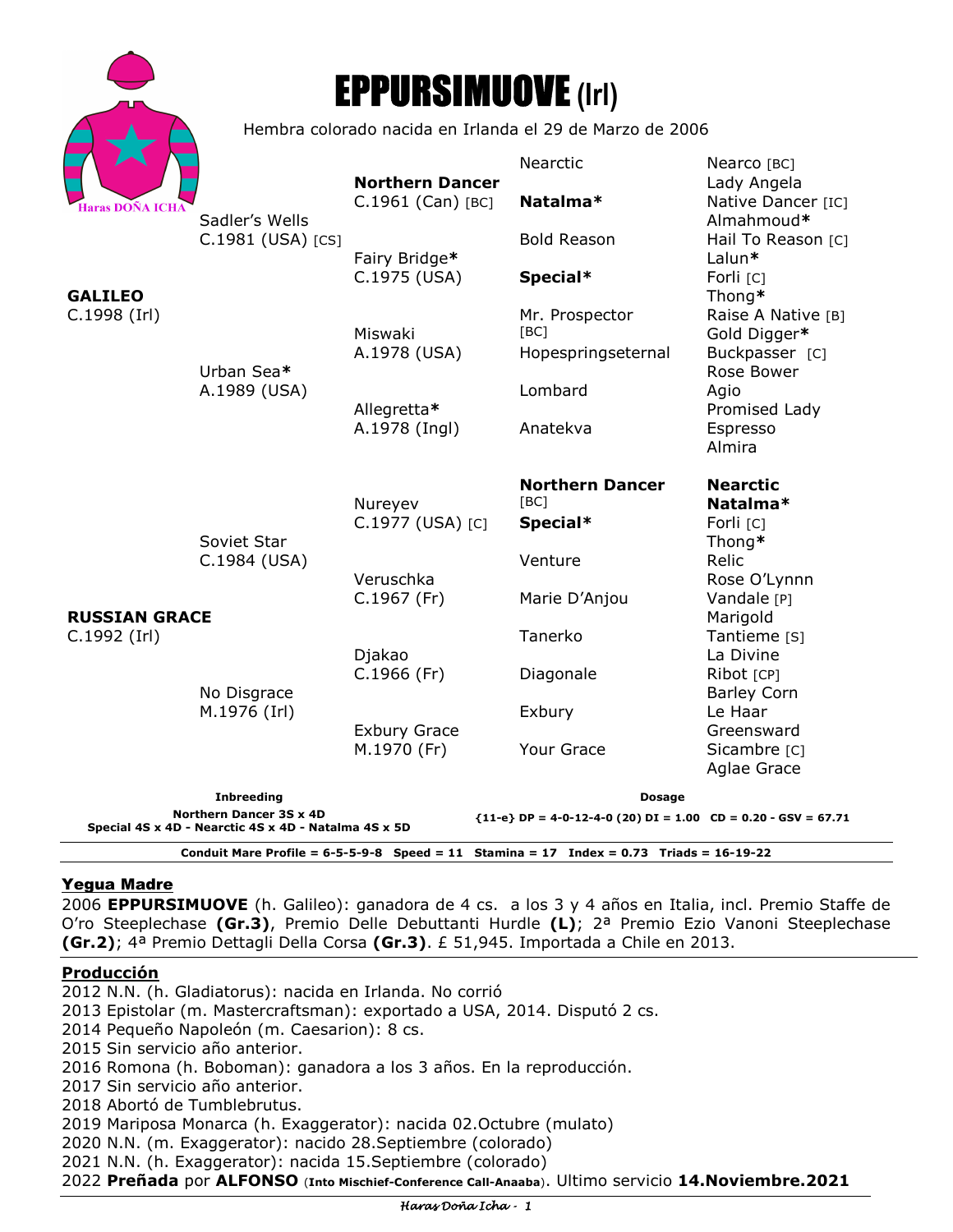#### **LINEA PATERNA**

**GALILEO** (**1998**-**Stud 2002**). *Campeón 3 Años en Europa, 2001*. Ganador de 6 cs. (entre 1.600 y 2.400 mts.), incl. Budweiser Irish Derby **(Gr.1)** (Curragh), King George VI & Queen Elizabeth Stakes **(Gr.1)** (Ascot), Vodafone Derby Stakes **(Gr.1)** (Epsom), Derrinstown Stud Derby Trial Stakes **(Gr.3)** (Leopardstown), Ballysax Stakes **(L)** (Leopardstown); 2º The Food Island Champion Stakes **(Gr.1)** (Leopardstown). £ 1.621.110. *Líder Estadística Europea De Padrillos*. Murió, 2021.

Es padre de **FRANKEL** (*Caballo del Año en Europa, 2 veces. Campeón 2 y 3 Años y Mayor en Europa*. **Invicto**. 2000 Guineas**-Gr.1**, Champion S**-Gr.1**, Juddmonte International S**-Gr.1**, St. James's Palace S**-Gr.1**, etc. **Padrillo**), **CAPE BLANCO** (*Campeón 3 Años en Irlanda y Mayor en USA*. Dubai Duty Free Irish Derby**-Gr.1**, Tattersalls Millions Irish Champion S**-Gr.1**, Arlington Million S**-Gr.1**, Joe Hirsch Turf Classic Investec S**-Gr.1**, Man O'War S**-Gr.1**, etc. **Padrillo**), **NEW APPROACH** (*Campeón 2 y 3 Años en Europa*. Bank of Scotland National S **- Gr.1**, Darley Dewhurst S**-Gr.1**, Emirates Airlines Champion S**-Gr.1**, Tattersalls Millions Irish Champion S**-Gr.1**, Vodafone Derby S**-Gr.1**, etc. **Padrillo**), **AUSTRALIA** (*Campeón 3 Años en Europa*. Dubai Duty Free Irish Derby **- Gr.1**, Investec Derby S**-Gr.1**, Juddmonte International S**-Gr.1**, etc. **Padrillo**), **FOUND** (*Campeona 2 Años en Europa*. Qatar Prix de l'Arc de Triomphe**-Gr.1**, Total Prix Marcel Boussac**-Gr.1**, Longines Breeders' Cup Turf**-Gr.1**, etc.), **MINDING** (*Campeona 2 Años en Europa, 2016*. Dubai Fillies' Mile S**-Gr.1**, Investec Oaks S**-Gr.1**, Moyglare Stud S**-Gr.1**, Qatar Nassau S**-Gr.1**, Qipco 1000 Guineas**-Gr.1**, Qipco Queen Elizabeth II S**-Gr.1**, Sea the Stars Pretty Polly S**-Gr.1**, etc.), **LUSH LASHES** (*Campeona 3 Años en Irlanda*. Coolmore Fusaichi Pegasus Matron S**-Gr.1**, Coronation S**-Gr.1**, Darley Yorkshire Oaks**-Gr.1**, etc.), **SOLDIER OF FORTUNE** (*Campeón 3 Años en Irlanda*. Budweiser Irish Derby**-Gr.1**, Juddmonte Coronation Cup**-Gr.1**, etc. **Padrillo** en Europa y Chile), **RIP VAN WINKLE** (*Campeón 3 Años y Mayor 2 veces en Inglaterra*. BGC Sussex S**-Gr.1**, Juddmonte International S**-Gr.1**, Sony Queen Elizabeth II S**-Gr.1**, etc. **Padrillo**), **INTELLO** (*Campeón 3 Años en Francia*. Prix du Jockey Club**-Gr.1**, etc. **Padrillo**), **IGUGU** (*Caballo del Año***.** *Campeona 3 Años y Mayor en Sudáfrica*. J & B Met**-Gr.1**, South African Fillies Classic**-Gr.1**, Vodacom Durban July H**-Gr.1**, Woolavington 2000**-Gr.1**, etc.), **TREASURE BEACH** (*Campeón 3 Años en Irlanda*. Dubai Duty Free Irish Derby**-Gr.1**, Secretariat S**-Gr.1**, etc. **Padrillo**), **GALIKOVA** (Qatar Prix Vermeille**-Gr.1**, etc.), **ADELAIDE** (Sportingbet WS Cox Plate**-Gr.1**, Secretariat S**-Gr.1**, etc. **Padrillo**). **ALANDI** (Field Irish St Leger**-Gr.1**, Qatar Prix du Cadran**-Gr.1**, etc. **Padrillo**), **ALICE SPRINGS**  (Coolmore Fastnet Rock Matron S**-Gr.1**, Kingdom of Bahrain Sun Chariot S**-Gr.1**, Tattersalls Falmouth S**-Gr.1**, etc.), **ALLEGRETTO** (Prix Royal-Oak Principaute de Monaco**-Gr.1**, etc.), **ALTANO** (Qatar Prix du Cadran **-Gr.1**, etc.), **BALLYDOYLE** (Total Prix Marcel Boussac**-Gr.1**, etc.), **CHURCHILL** (Dubai Dewhurst S**-Gr.1**, Goffs Vincent O'Brien National S**-Gr.1**, etc.), **CIMA DE TRIOMPHE** (Derby Italiano**-Gr.1**, etc. **Padrillo**), **CURVY** (HPIBET E P Taylor S**-Gr.1**, etc.), **DEAUVILLE** (Belmont Derby Invitational S**-Gr.1**, etc.), **DECORATED KNIGHT** (Emirates Airline Jebel Hatta**-Gr.1**, etc.), **GLENEAGLES** (Goffs Vincent O'Brien National S**-Gr.1**, Qipco 2000 Guineas**-Gr.1**, St James's Palace S**-Gr.1**, Tattersalls Irish 2000 Guineas**-Gr.1**, etc. **Padrillo**), **GOLDEN LILAC** (Poule d'Essai des Pouliches**-Gr.1**, Prix d'Ispahan**-Gr.1**, Prix de Diane Longines**-Gr.1**, etc.), **GREAT HEAVENS** (Darley Irish Oaks**-Gr.1**, etc.), **HIGHLAND REEL** (King George VI & Queen Elizabeth S**-Gr.1**, Longines Hong Kong Vase**-Gr.1**, Longines Breeders' Cup Turf**-Gr.1**, Secretariat S**-Gr.1**, etc.), **IMPERIAL MONARCH** (Juddmonte Grand Prix de Paris**-Gr.1**, etc. **Padrillo**), **JOHANNES VERMEER** (Criterium International**-Gr.1**, etc.), **KINGSBARNS** (Racing Post Trophy**-Gr.1**, etc. **Padrillo**), **LILY OF THE VALLEY** (Nyse Euronext Prix de l'Opera**-Gr.1**, etc.), **LINTON** (AAMI Stradbroke H**-Gr.1**, etc.), **MAGICIAN** (Tattersalls Irish 2000 Guineas**-Gr.1**, Breeders' Cup Turf **-Gr.1**, etc. **Padrillo**), **MAHBOOBA** (Golden Slipper**-Gr.1**, etc.), **MARVELLOUS** (Etihad Airways Irish 1000 Guineas**-Gr.1**), **MAYBE**  (Moyglare Stud S**-Gr.1**, etc.), **MISTY FOR ME** (Etihad Airways Irish 1000 Guineas**-Gr.1**, Moyglare Stud S**-Gr.1**, Stobart Ireland Pretty Polly S**-Gr.1**, Total Prix Marcel Boussac**-Gr.1**, etc.), **MONDIALISTE** (Ricoh Woodbine Mile S**-Gr.1**, Arlington Million S**-Gr.1**, etc.), **NATHANIEL** (Coral Eclipse S**-Gr.1**, King George VI & Queen Elizabeth S**-Gr.1**, etc. **Padrillo**), **NIGHTIME** (Boylesports Irish 1000 Guineas**-Gr.1**), **NIWOT** (Schweppes Sydney Cup**-Gr.1**, etc.), **NOBLE MISSION** (Qipco Champion S**-Gr.1**, Tattersalls Gold Cup**-Gr.1**, Grand Prix de Saint-Cloud**-Gr.1**, etc. **Padrillo**), **ORDER OF ST GEORGE** (Palmerstown House Estate Irish St Leger**-Gr.1**, The Queen's 90th Birthday Ascot Gold Cup**-Gr.1**, etc.), **PHOTO CALL** (First Lady S **-Gr.1**, Rodeo Drive S**-Gr.1**, etc.), **RED ROCKS** (John Deere Breeders' Cup Turf**-Gr.1**, Man O'War S**-Gr.1**, etc. **Padrillo** en Italia, Chile y USA), **RHODODENDRON**  (Dubai Fillies' Mile S**-Gr.1**, etc.), **RODERIC O'CONNOR** (Abu Dhabi Irish 2000 Guineas**-Gr.1**, Criterium International**-Gr.1**, etc. **Padrillo**), **ROMANTICA** (Darley Prix Jean Romanet**-Gr.1**, etc.), **RULER OF THE WORLD**  (Investec Derby S**-Gr.1**, etc. **Padrillo**), **SANS FRONTIERES** (Irish Field Irish St Leger **-Gr.1**, etc. **Padrillo**), **SEVENTH HEAVEN** (Darley Irish Oaks**-Gr.1**, Darley Yorkshire Oaks**-Gr.1**, etc.), **SEVILLE** (The Metropolitan H**-Gr.1**, etc. **Padrillo** en Chile), **SIXTIES ICON** (Ladbrokes St Leger S**-Gr.1**, etc. **Padrillo**), **SOUSA** (Thrifty Spring Champion S**-Gr.1**, etc.), **TAPESTRY** (Darley Yorkshire Oaks**-Gr.1**, etc.), **TEOFILO** (Darley Dewhurst S**-**Newmarket, **Gr.1**, Laing O'Rourke National S**-Gr.1**, etc. **Padrillo**), **THE GURKHA** (Qatar Sussex S**-Gr.1**, Poule d'Essai des Poulains**-Gr.1**, etc. **Padrillo**), **THE UNITED STATES** (Ranvet Rawson S**-Gr.1**, etc.), **TOGETHER** (Queen Elizabeth II Challenge Cup S**-Gr.1**, etc.), **TOGETHER FOREVER** (Dubai Fillies' Mile S **-Gr.1**, etc.), **WALDGEIST** (Criterium de Saint-Cloud **-Gr.1**, etc.), **WAS** (Investec Oaks S**-Gr.1**, etc.), etc…

#### **LINEA MATERNA**

**1ª madre**

1992 Russian Grace (h. Soviet Star): ganadora a los 3 años en Francia. € 19,852. Es hermana matena de **NO PASS SALE, NO PASARAN, ONCE MY LIFE, LASTING GRACE, NO LIES**. Madre de: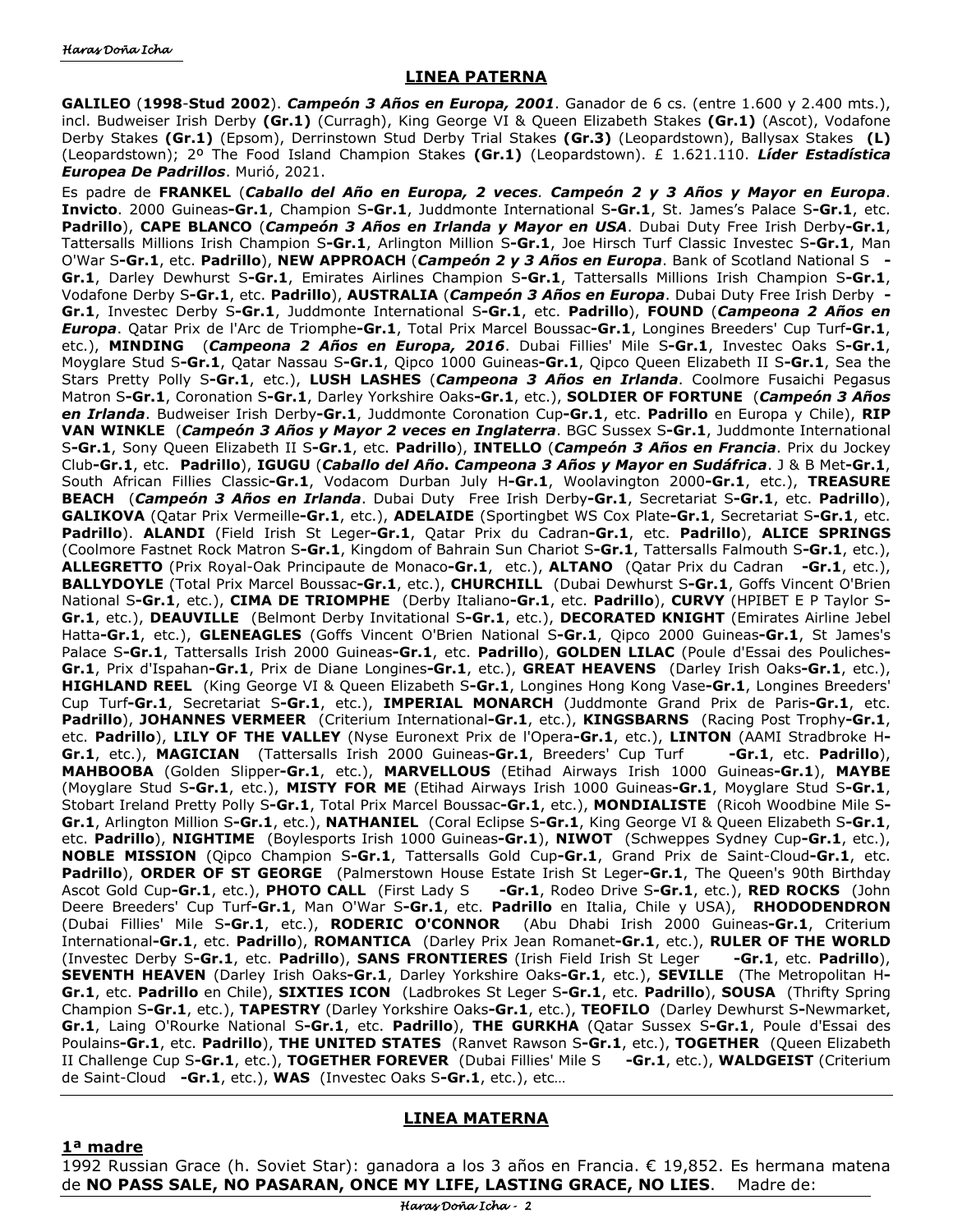#### Haras Doña Icha

1998 Harlequín (m. Halling): 4 cs. en Irlanda. £33,841

- 2001 **Loulan Genereaux** (m. Cadeaux Generaux): 5 cs. en Japón; 3º Andromeda Stakes **(L)**. £ 510,257.
- 2005 Piterino (m. Desert Prince): 4 cs. en Italia; 4º Premio Carlo D'Alesio **(Gr.3)**. € 87,296.

2006 **EPPURSIMUOVE** (h. Galileo): **ver arriba**.

2007 Keyofmyheart (m. Key Of Luck): 6 cs. en Italia. £ 23,175.

2009 Croda Da Lago (h. Blu Air Force): 2 cs. a los 2 años en Italia. £ 21,991.

#### **2ª madre**

76 **No Disgrace** (h. Djakao): ganadora a los 2 años en Francia; 4ª Prix Chloe **(Gr.3)**, Prix Cleopatre **(Gr.3)**, Prix De Flore **(Gr.3)**; y en USA 2ª Suwannee River Handicap. US\$ 27,442. Madre de:

- 81 **Boy Fire** (m. Jazeeiro): fig. 3º Prix Wild Monarch Hurdle en Francia en 4 actuaciones.
- 82 **NO PASS NO SALE** (m. Northfields): 3 cs. en Francia, incl. Poule d'Essai des Poulains **(Gr.1)**, Prix La Rochette **(Gr.3)**, Prix de Fontainebleau **(Gr.3)**; 2º Prix Lupin **(Gr.1)**; 3º Prix de La Salamandre **(Gr.1)**, Grand Criterium **(Gr.1)**. US\$ 140.743. **Padrillo** en Francia.
- 86 **NO PASARAN** (m. Be My Guest): 9 cs. en Francia, incl. Grand Prix de La Ville de Nice Steeplechase; 2º Prix Ketch Hurdle, Prix Fifreket Hurdle. £ 67,883.
- 88 **ONCE IN MY LIFE** (h. Lomond): 3 cs. en Francia, incl. Prix de Sandringham **(Gr.3)**, Prix D'Angerville; 3ª Prix Along **(Gr.2)**, Prix D'Astarte **(Gr.2)**. US\$ 130.175. Madre de:
	- 93 The Knack (h. Machiavellian): no corrió en Inglaterra. Exportada a Japón. Madre de:
		- 02 Meine Sharona (h. Commander In Chief): ganadora en Japón. Madre de:
			- 09 **COSMO OZORA** (m. Roses In May): 3 cs. en Japón, incl. Hoochi Hai Yayoi Sho **(Gr.2)**; 4º Stasuki Sho-Japanese 2000 Guineas **(Gr.1)**.
		- 11 **Meine Auram** (h. Stay Gold): 3 cs. en Japón; 3ª Sankei Sports Sho Flora Stakes **(Gr.2)**.
	- 96 The Good Life (h. Rainbow Quest): ganadora en Francia. Madre de:
	- 02 **DOUBLE VIE** (h. Tagula): ganadora del Prix de La Californie **(L)** en Francia.
	- 97 Darling Smile (h. Darshaan): no corrió. Madre de:
	- 05 **Hidalgo** (m. Tagula): ganador en Alemania; 2º Charly Seiffert-Memorial-BBAG Auktionsrennen München. € 14,300
- 90 **LASTING GRACE** (m. Last Tycoon): 5 cs. en Francia, incl. Prix Wild Monarch Hurdle (colts); 3º Prix Aguado Hurdle, Prix Georges De Talhouet-Roy Hurdle. £ 87,341.
- 92 Russian Grace (h. Soviet Star): **ver arriba**.
- 93 No Quest (h. Rainbow Quest): disputó 8 cs. en Francia. US\$ 3.943. Madre de:
	- 99 **MACAW** (cast. Bluebird): 3 cs. en Inglaterra. Ganador de 2 cs. en USA, incl. Fifth Third Elkhorn Stakes **(Gr.3)**, John Henry Stakes; 2º Pattison Canadian International Stakes **(Gr.1)**, Sword Dancer Invitational Handicaop **(Gr.1)**, Red Smith Handicap **(Gr.2)**, Mac Diarmida Handicap **(Gr.3)**; 3º Bowling Green Handicap **(Gr.2)**, Paradise Creek Stakes. US\$ 797.360.
	- 02 Sentee (h. Montjeu): no corrió en Inglaterra. Madre de:
		- 07 **FAFINTADENIENT** (cast. Shakee): 15 cs. en Italia, Eslovaquia, incl. Gran Corsa Siepi Di Merano-hurdle **(Gr.1)**, Premio Straffe D'Oro-chase **(Gr.3)**, Premio Creme Anglaise-chase **(L)**, Velka Narodni-chase **(L)**, Zlaty Pohar Eletrizace-chase **(L)**, Stribrna Trofei-chase; 2º Velka Narodni-chase **(L)**, Prix Du Cher-chase **(L)**; 4º Gran Corsa Siepi Di Merano-hurdle **(Gr.1)**. € 267,675.
	- 10 **QUEST FOR MORE** (cast. Teofilo): 8 cs. en Inglaterra y Francia, incl. Prix Du Cadran **(Gr.1)**, Lonsdale Cup **(Gr.2)**; 2º Goodwood Cup **(Gr.2)**, Briish Champion Long Distance Cup **(Gr.2)**, Doncaster Cup **(Gr.3)**, Grand Cup **(L)**; 3º Silver Cup Stakes **(L)**. £ 628,488.
- 95 **NO LIES** (m. Rainbows For Life): ganador en USAA; y 2 cs. en Francia, incl. Prix Des Sablonnets; 3º Prix Saint-Roman (Gr.3). US\$ 77.006.
- 98 No Way (h. Rainbow For Life): ganadora en 6 actuaciones. US\$ 5.240. Madre de:
	- 04 **Fair Attitude** (m. King's Theatre): ganador en Francia; 2º Prix Aguado Hurdle; 3º Prix Stanley Hurdle. US\$ 49.637.
	- 06 **RYEHILL DREAMER** (cast. Catcher In The Rye): 2 cs. en 4 actuaciones en Irlanda, incl. Golden Fleece Stakes; 2º E.B.F. Futurity Stakes **(Gr.2)**; y 3 cs. en USA, incl. American Handicap **(Gr.2)**; 2º Inglewood Handicap **(Gr.3)**, Lure Stakes; 3º San Rafael Stakes **(Gr.3)**. US\$ 310,307.
	- 13 **Nodiac** (h. Kodiac): 2 cs. en USA; 2ª Sweet Life Stakes; 3ª Providencia Stakes **(Gr.3)**, China Doll Stakes, Unzip Me Stakes. US\$ 136,346.

## **3ª madre**

70 Exbury Grace (h. Exbury): no corrió. Es hermana materna de **PRINCESSE AGLAE**. Madre de: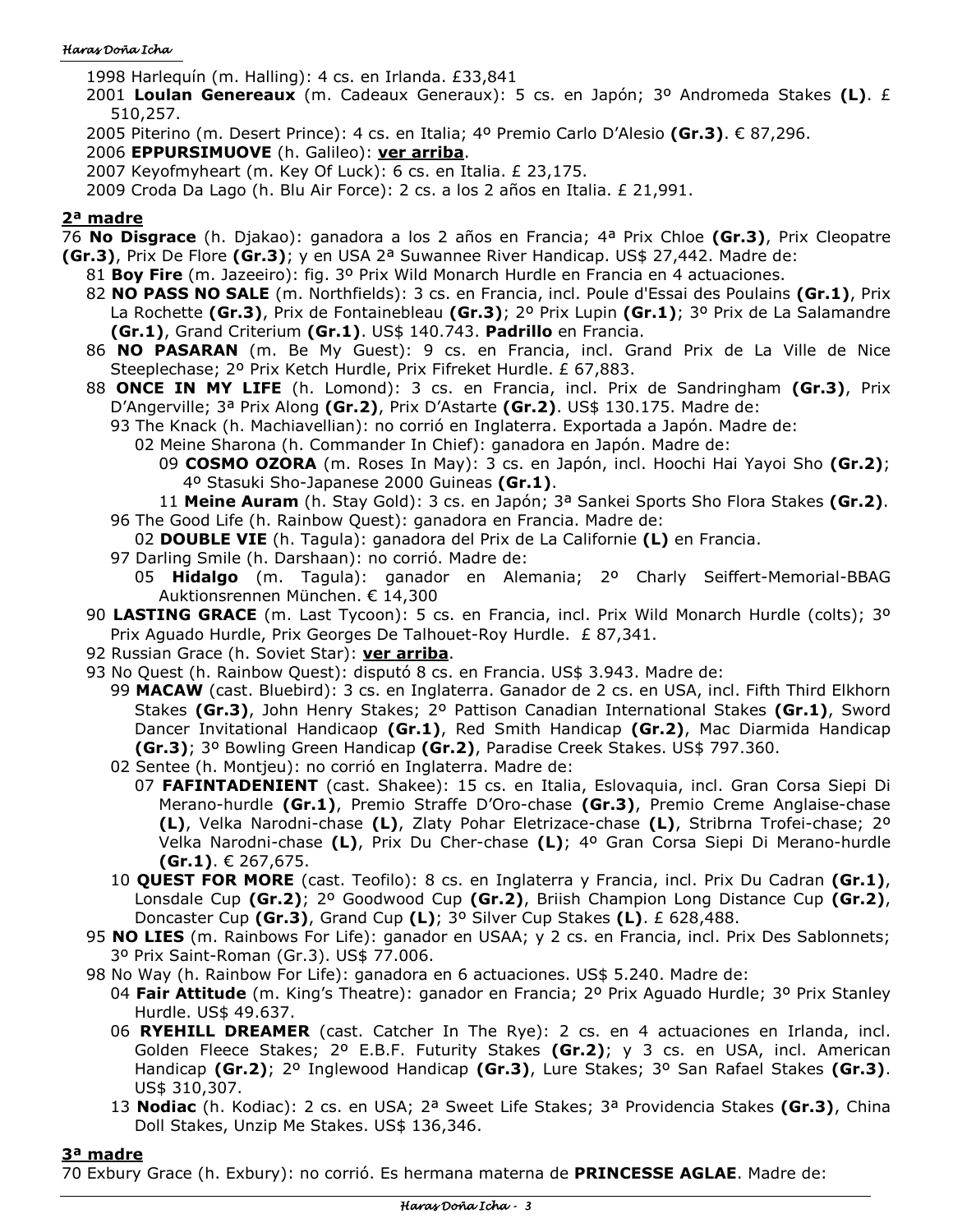#### Haras Doña Icha

- 75 Gracious Lute (h. Luthier): no corrió. Madre de:
	- 81 **GUIDA** (h. Mummy's Pet): ganadora a los 3 años en Francia del Prix Finot Hurdle.
- 76 **No Disgrace** (h. Djakao): **ver arriba**.
- 80 Lady Zi (h. Manado): ganadora en Francia. Madre de:
	- 87 **ANSHAN** (m. Persian Bold): 2 cs. en 10 actuaciones en USA, incl. San Bernardino Handicap **(Gr.2)**, Pinjarra Handicap; 2º Californian Stakes **(Gr.1)**, San Antonio Handicap **(Gr.2)**; 3º Hollywood Derby **(Gr.1)**, Mervyn Leroy Handicap **(Gr.1)**; y 4 cs. en 11 actuaciones en Inglaterra, incl. City of Portsmouth Supreme Stakes **(Gr.3)**, City Of Portsmouth Supreme Stakes **(Gr.3)**, Ladbroke European Free Handicap; 2º Jameson Irish Whiskey Challenge Stakes **(Gr.2)**; 3º General Accident-2.000 Guineas **(Gr.1)**, Three Chimneys Dewhurst Stakes **(Gr.1)**, William Dante Stakes **(Gr.2)**, Cartier Million. US\$ 825.583. **Padrillo** en Irlanda. Murió, 2005. 92 Pray (h. Priolo): no corrió en Inglaterra. Madre de:
		- 00 **In A Silent Way** (h. Desert Prince): 3 cs. en Inglaterra; 2ª Tote Exacta Virginia Rated Stakes **(L)**. £ 34,111. Madre de:
			- 05 **UNIDENTIFIED THIEF** (cast. Daylami): 4 cs. en Francia, incl. Prix De Parisien-Handicap Hurdle **(Gr.3)**. € 213,286.
			- 09 **Crecy** (h. Refuse To Bend): 2 cs. en Francia; 2ª Prix Penelope **(Gr.3)**; 3ª Prix Rose De Mai **(L)**, Prix Finot-Hurdle **(L)**. € 74,900.
			- 10 **Al Destoor** (cast. Teofilo): en Suiza 3º Grosser Preis von St. Moritz **(Gr.2)**.
		- 02 **BON NUIT** (h. Nigh Shift): 2 cs. en Inglaterra, incl. Distaff Stakes **(L)**; 2ª EBF Upavon Fillies's Stakes **(L)**, Trigo Stakes **(L)**, EBF Salsabil Stakes **(L)**; 3ª Diamond Stakes **(L)**. £ 63,289. Madre de ganadores.
	- 97 **CHAMPS ELYSEES** (h. Distant Relative): 5 cs. en 11 actuaciones en USA, incl. River Cities Breeders' Cup Stakes **(L)**. US\$ 149.562. En la reproducción.
	- 98 Tulchan (h. Dehere): no corrió. Madre de:
		- 06 Free To Fire (h. Freespool): no corrió. Madre de:
			- 12 **FLYING FIONA** (h. Quasimodo): ganadora en su debut a los 2 años en USA del ATBA Fall Sales Stakes en 6 actuaciones. US\$ 30,671.

#### **4ª madre**

- 64 Your Grace (h. Sicambre): no corrió en Francia. Es hermana materna de **SOLTIKOFF**. Madre de: 69 Exactitude (h. Exbury): ganadora de 2 cs. en Francia. Madre de:
	- 77 **EXACTLY SO** (h. Caro). ganadora a los 3 años en Francia; 2<sup>a</sup> Prix de la Calonne; 3<sup>a</sup> Prix de Royaumont **(Gr.3)**. Ganadora de 2 cs. en USA, incl. Gallorette H **(Gr.3)**, Suwanee River H. US\$ 93.366. Madre de:
		- 84 **Ron Stevens** (m. Blushing Groom): 4 cs.; 2° Wetschester H **(Gr.3)**, Hohn B. Campbell H **(Gr.3)**, Baltimore Breeders' Cup H **(Gr.3)**. US\$ 192.600. **Padrillo** en Checoslovaquia.
		- 85 **EXACTLY SHARP** (m. Sharpen Up): 3 cs. en Francia, incl. Prix Lupin **(Gr.1)**, Prix des Foals; 4° Prix de la Salamandre **(Gr.1)**, Jockey Club Lancia **(Gr.1)**. Ganador en Alemania, incl. Grosser Preis der Steigenberg Hotels **(Gr.3)**. US\$ 142.545. **Padrillo**.
		- 88 Simple Ways (h. Pancho Villa): ganadora en USA. US\$ 12.522. Importada a Chile en 1993. Madre de:
			- 93 Simplice (h. Danzatore): importada en el vientre. No corrió. Madre de:
				- 98 Simbaville (h. Barkerville): 4 cs. Madre de:
					- 07 **SIN RESPETO** (cast. Caesarion): 11 cs., incl. cls. Club Hípico de Santiago Falabella **(Gr.1)**, Otoño-Pedro García de la Huerta Matte **(Gr.2)**, Municipal de Viña De Mar **(Gr.2)**, Paddock Stakes-Copa Shadwell **(Gr.3)**, Thompson Matthews **(Gr.3)** (en **récord** de 1.34:28), Wolf; 2º cls. Municipal de Viña del Mar **(Gr.2)**, V.T.R., Consejo Superior de la Hípica Nacional, Alfonso Vial Letelier; 3º cls. Municipal de Viña del Mar **(Gr.2)**, Raimundo Valdés Cuevas-Pisco Mistral **(Gr.3)**, Par De Ases 4º cls. Gran Clásico Coronación **(Gr.2)**, Copa De Oro-Breeders' Cup **(Gr.2)**, Valparaíso Spoting Club (CHS), Archi. Exportado a la Argentina en 2011. 2º cl. Forli **(Gr.2)**; 3º cl. Progreso **(Gr.3)**. Reimportado en 2012.
					- 09 **Irrespetuosa** (h. Caesarion): 3 cs.; 2ª cl. Eres Mágica.
					- 11 Simpática Chica (h. figs. Madre de:
						- 16 **MASTER DOTTIS** (m. Tumblebrutus): 9 cs., incl.c ls. Iniciación, Dórticos, Fundación Mi Casa; 2° cls. Selección De Velocistas **(Gr.3)**, Gabriel Donoso Rosselot, Geólogo, Quilce, Lily Pons, Diario El Mercurio, a.aganador.cl; 3° cls. República Federativa Del Brasil, Intolerante, Incentive Boy, DiarioLa Cuarta; 4° cls. Bromazo, El Tirón, Radio Bío Bío.